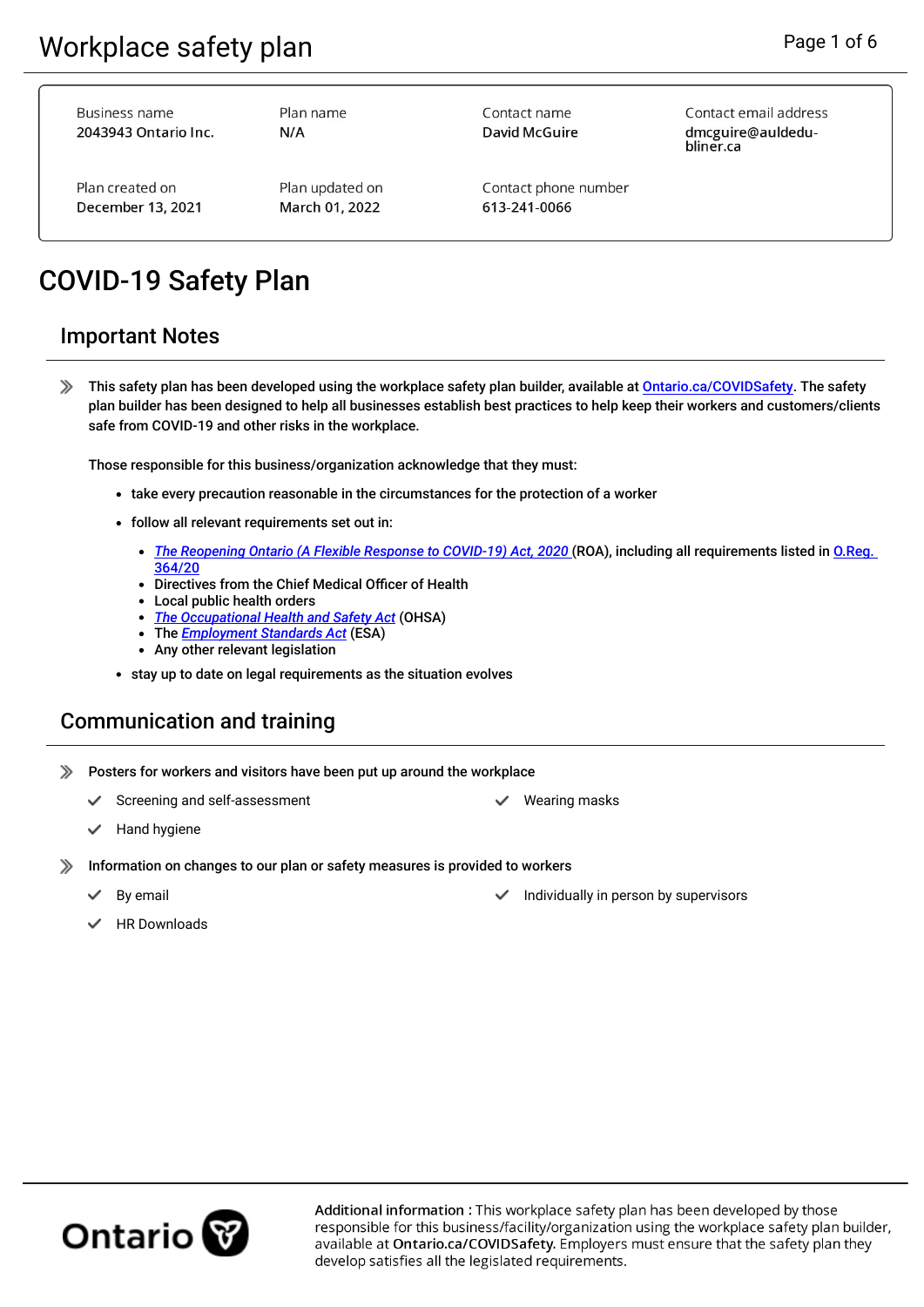Contact email address dmcguire@auldedu-

bliner.ca

| Plan name | Contact name                      |
|-----------|-----------------------------------|
| N/A       | David McGuire                     |
|           |                                   |
|           | Contact phone number              |
|           | 613-241-0066                      |
|           |                                   |
|           | Plan updated on<br>March 01, 2022 |

## Communication and training - Continued

- Information on our health and safety measures will be shared with customers/clients/visitors ≫
	- ✓
		- On posters at entrances **Physical copies of our Covid-19 Health & Safety Plan are** available upon request.
- ≫ All workers have been instructed on our COVID-19 health and safety measures

#### Plan evaluation and worker engagement

- $\gg$  This safety plan is reviewed
	- Monthly

- $\gg$ When we add new safety measures, we check that they do not create any new hazards or that measures can be put in place to control new hazards
- We are maintaining a record of actionable feedback related to this plan, and the steps taken to address any issues ≫
- We collaborate with our workers on solutions to any health and safety issues ≫

### Worker screening

- $\gg$ All workers are actively screened before starting each shift
	- Asking workers the screening questions upon arrival at work verbally
- ≫ Screening is done before the worker comes to the workplace or outdoors at the workplace whenever possible
- ≫ Workers are instructed to stay home if they are sick or have any COVID-19 related symptoms

### Visitor screening and instruction

- ≫ Customers/clients are actively screened before entering the workplace
	- Asking visitors the screening questions upon arrival

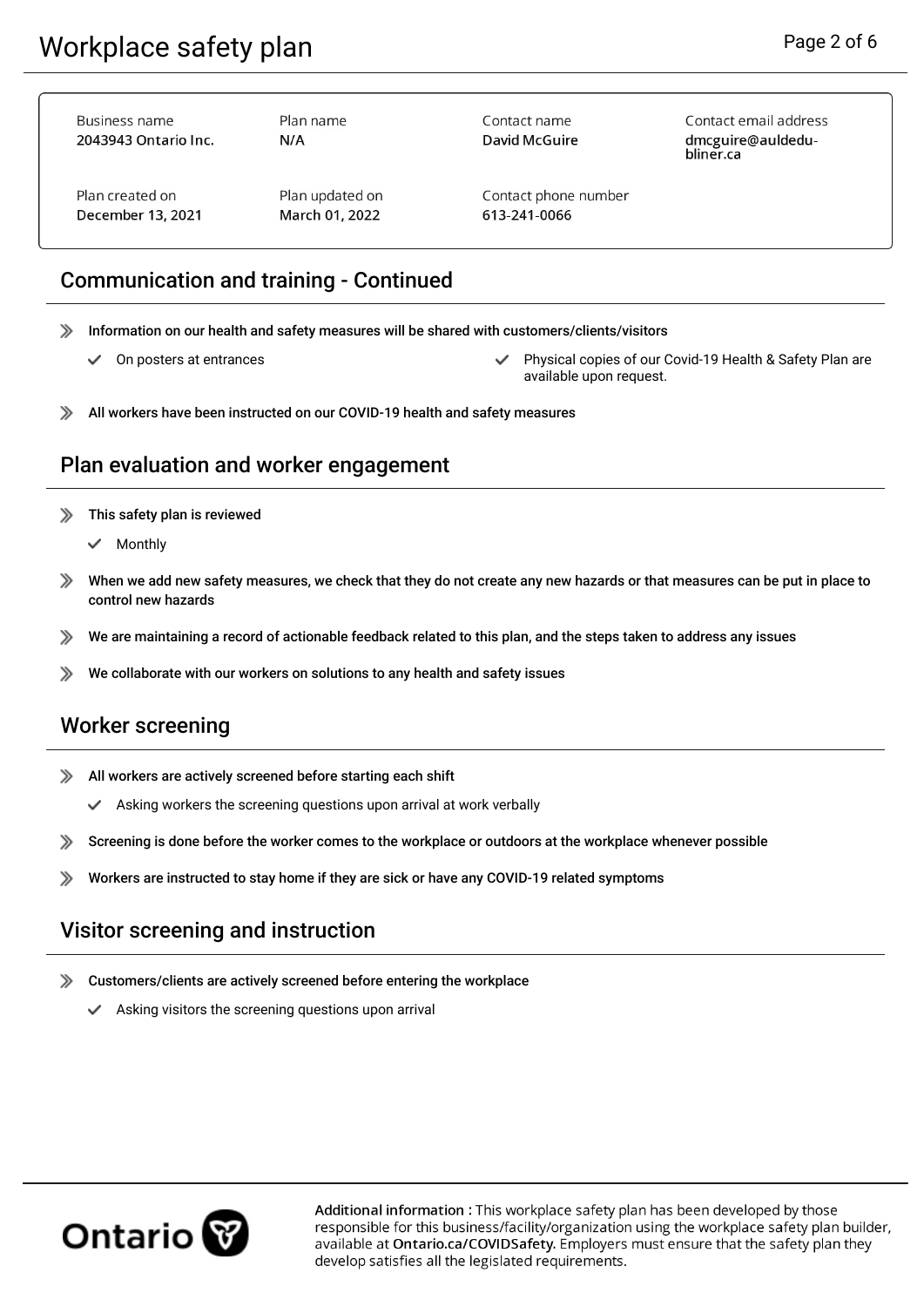| Business name<br>2043943 Ontario Inc. | Plan name<br>N/A | Contact name<br>David McGuire | Contact email address<br>dmcguire@auldedu-<br>bliner.ca |
|---------------------------------------|------------------|-------------------------------|---------------------------------------------------------|
| Plan created on                       | Plan updated on  | Contact phone number          |                                                         |
| December 13, 2021                     | March 01, 2022   | 613-241-0066                  |                                                         |

## Visitor screening and instruction - Continued

- Visiting workers are actively screened ≫
	- ✓ Asking the screening questions upon arrival
- ≫ Visitors are given instructions on posters at all entrances to stay out of the workplace unless they pass the self-screening questions

# Limiting interactions

- ≫ Start times, breaks and lunches have been staggered to limit in-person interaction
- Contactless payment is encouraged whenever possible ≫

# Crowd control

- A worker is designated at the entrance to monitor the number of customers entering and leaving, and control/stagger customer entry to prevent crowding
- Once the capacity limit is reached, one customer will be permitted in for every customer that leaves ≫
- Whenever possible we have more payment points open to limit the number of people in lines ≫
- ≫ Adjustments will be made to ensure we follow all local public heath requirements regarding capacity limits

### Physical distancing and separation

- ≫ Physical distancing foor markers have been installed, spaced at least 2 metres (6 feet) apart
- ≫ Workers who must be within two metres of others will follow our rules on use of masks and personal protective equipment as described in that section
- ≫ Workers will maintain physical distancing of at least 2 metres (6 feet) at any time they are not able to wear a mask, such as for eating and drinking

### Ventilation and air quality

≫ Ventilation system is maintained according to manufacturer's instructions

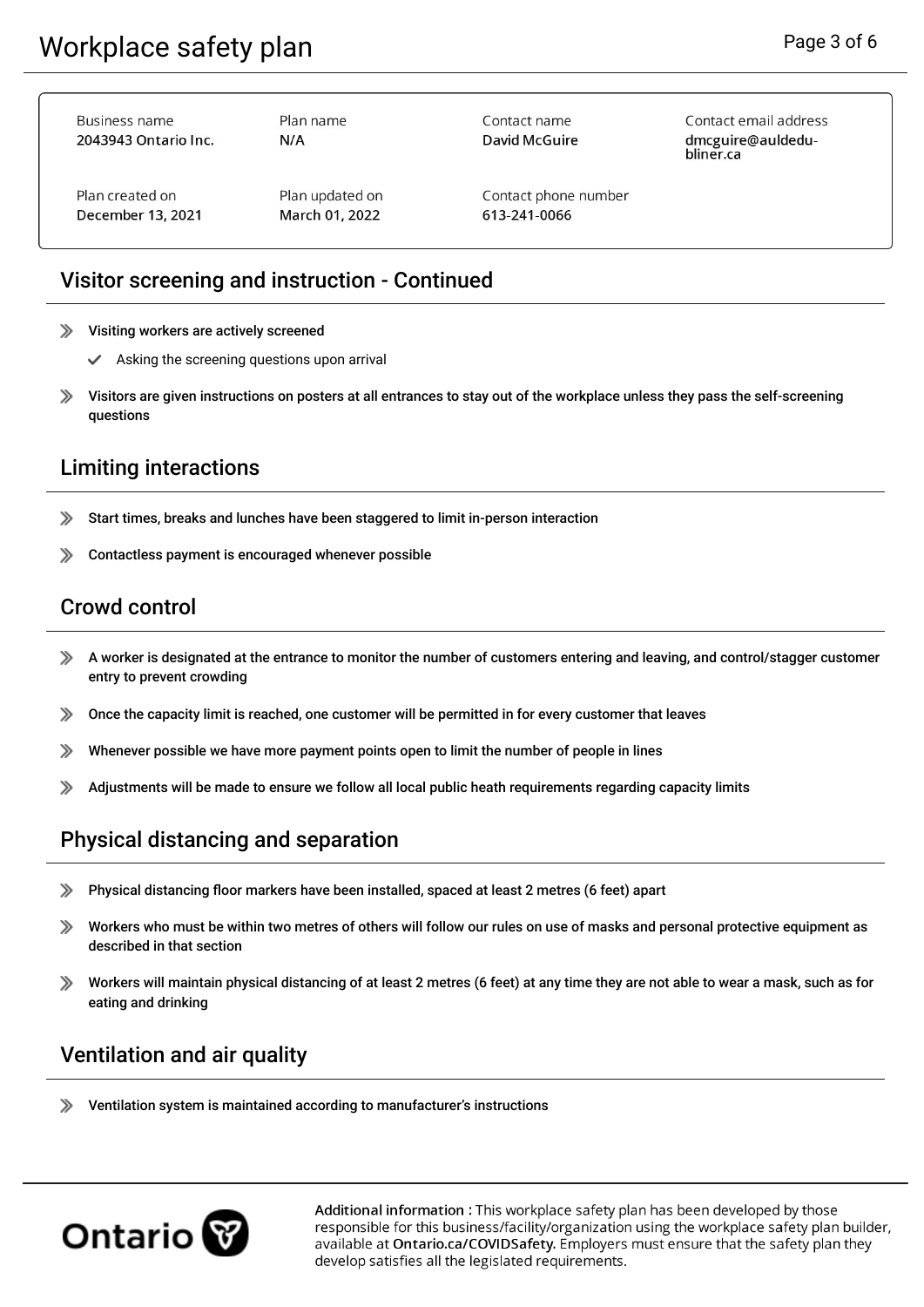**Business name** 

| 2043943 Ontario Inc. | N/A  |  |
|----------------------|------|--|
| Plan created on      | Plar |  |
| December 13, 2021    | Mai  |  |

Plan name

Contact name **David McGuire**  Contact email address dmcguire@auldedubliner.ca

n updated on rch 01.2022

Contact phone number 613-241-0066

# Ventilation and air quality - Continued

- Exhaust fans in washrooms are kept running at all times when workers are in the building/facility ≫
- Exhaust fans in the kitchen are kept running at all times when workers are in the building/facility ≫
- In any spaces that don't have mechanical ventilation, windows and doors will be kept open, weather permitting ≫

## Masking and personal protective equipment (PPE)

- Workers will remind customers/clients/visitors to wear masks properly and consistently ≫
- ≫ Posters have been put up throughout the facility to remind customers/clients/visitors to wear masks properly and consistently
- ≫ Our workers will wear masks while in the facility
	- - Cloth mask Disposable non-medical mask
	- Medical masks
- $\gg$ Workers will wear a mask at all times when indoors in the workplace, unless alone in a private space, eating or drinking, or they require an accommodation which does not allow for wearing a mask
- Workers who must be within two metres of another masked person will wear a mask for the duration of their interaction, both indoors and outdoors
- ≫ Workers have been trained on the proper use of masks and PPE
- ≫ Staff working in hot areas wearing masks have been instructed and reminded to follow measures to prevent overheating (e.g., drinking water, taking breaks)
- $\gg$ We have medical masks available to give to clients if needed

# Cleaning, disinfecting and hand hygiene

- Our workers have been trained to select and safely use cleaning products for their work including the use of additional PPE that  $\gg$ may be required (such as gloves, protective clothing and/or respiratory protection)
- We have developed a document with cleaning procedures and schedules ≫
- ≫ Reminders have been posted in washrooms to wash hands often with soap and water for at least 20 seconds

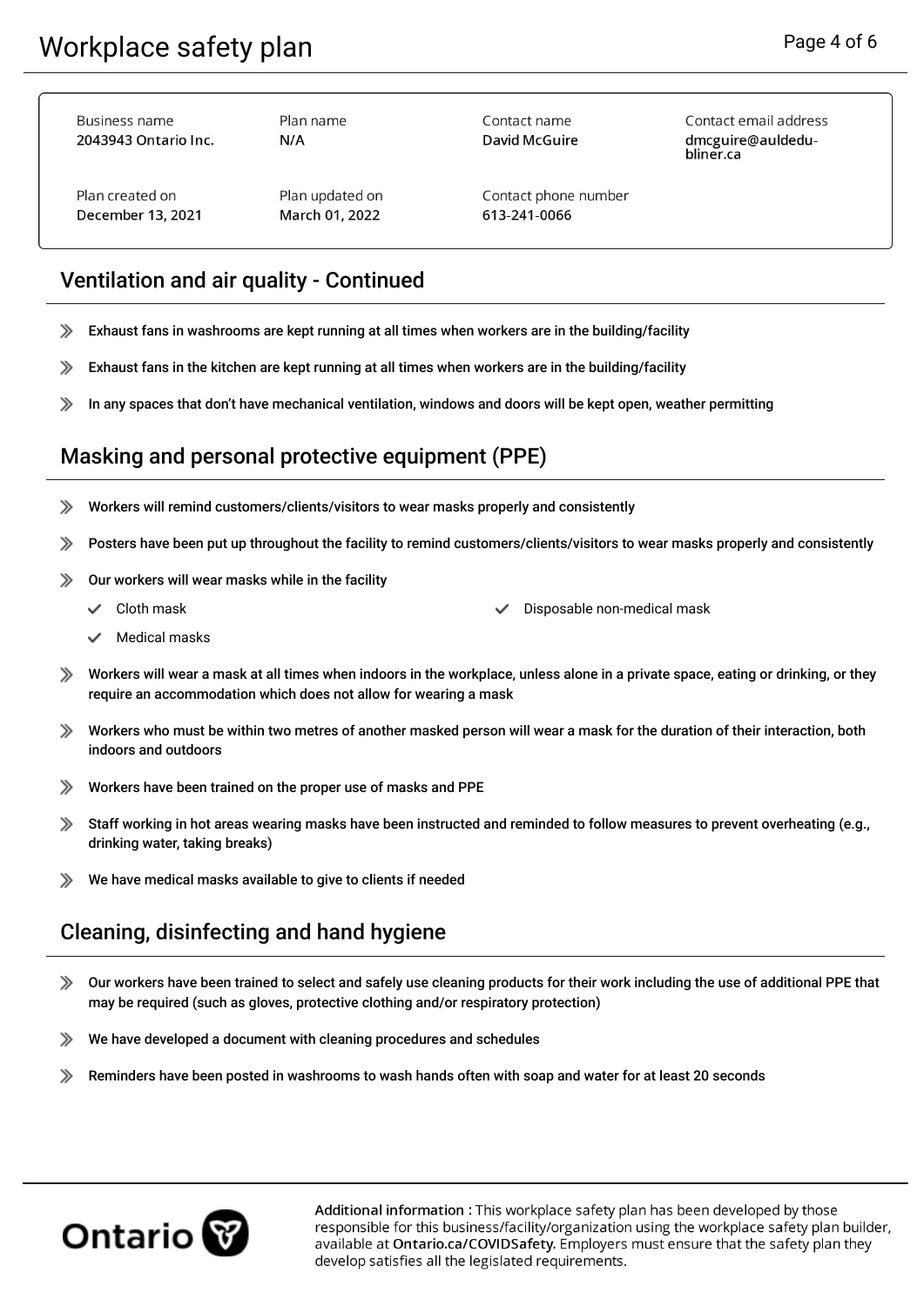| Business name<br>2043943 Ontario Inc. | Plan name<br>N/A | Contact name<br>David McGuire | Contact email address<br>dmcguire@auldedu-<br>bliner.ca |
|---------------------------------------|------------------|-------------------------------|---------------------------------------------------------|
| Plan created on                       | Plan updated on  | Contact phone number          |                                                         |
| December 13, 2021                     | March 01, 2022   | 613-241-0066                  |                                                         |

# Cleaning, disinfecting and hand hygiene - Continued

Hand sanitizer with at least 60% alcohol content has been provided at locations throughout the building  $\gg$ 

#### Mental health and wellbeing

We strive to create an atmosphere in which workers are comfortable discussing the issues that prevent them from being ≫ productive at work

### Violence and harassment

- A violence and harassment policy has been established, which outlines how workers can report issues and how the issues will be addressed
- We do not accept violence and harassment directed towards our staff. We encourage our customers to treat our staff with ≫ respect
- If any customers have complaints about our COVID-19 policies, they will be directed to talk to management ≫
- Management will retain a record of all incidences of violence or harassment and will report to the authorities as necessary ≫

#### Other measures

≫ The volume of music (or other background noise) will be kept to a level where normal conversation is possible to discourage yelling

### Reporting a case

- If a worker lets us know that they have tested positive for COVID-19 and there is a possibility it could be related to the ≫ workplace, we report the case within four days to: (check all that apply)
	- [The Ministry of Labour, Training and Skills Development](https://www.ontario.ca/page/reporting-workplace-incidents-or-structural-hazards#section-3) email MLTSDoccillness.notices@ontario.ca (Use subject 'Attention: Director')